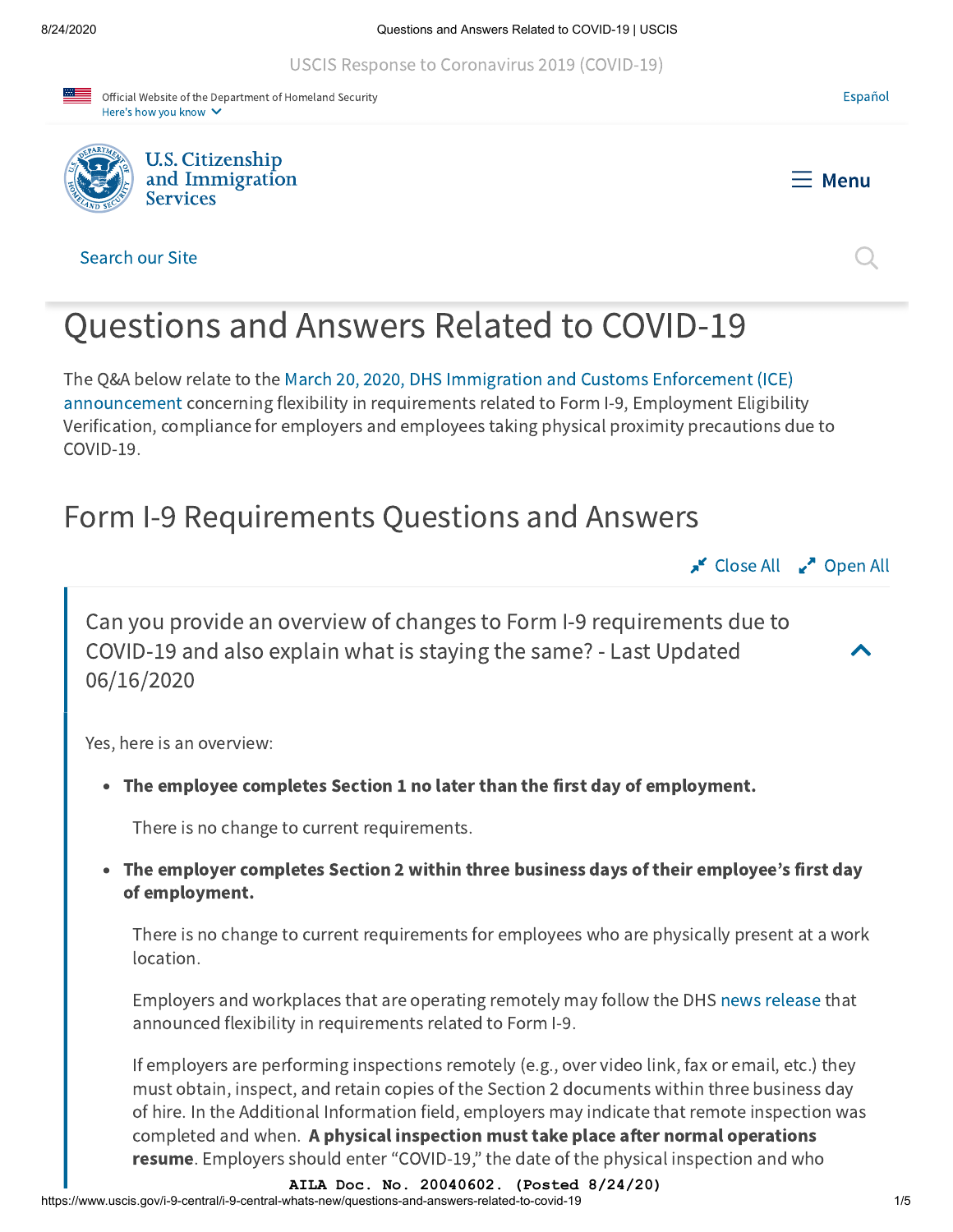conducted it in the Additional Information field. For more information, please see our Form I-[9 mockups for visual examples of how remote and physical inspection should be notated.](https://www.uscis.gov/node/82576/)

As a reminder, the employer may designate an authorized representative to complete Section 2 or 3 of Form I-9 on behalf of the company, including personnel officers, foremen, agents or notary public. The Department of Homeland Security does not require the authorized representative to have specific agreements or other documentation for Form I-9 purposes. If an authorized representative completes Form I-9 on behalf of the employer, the employer is still liable for any violations in connection with the form or the verification process.

### The employer physically examines their employee's documents with their employee present.

[DHS has announced changes to these procedures in certain circumstances; see the](https://www.ice.gov/news/releases/dhs-announces-flexibility-requirements-related-form-i-9-compliance#wcm-survey-target-id) news release that announced flexibility in complying with requirements related to Form I-9.

#### The employer completes Section 3, Reverification.  $\bullet$

DHS has announced changes to these procedures; the ability to inspect documents remotely for some employers applies to reverification as well. See the March 20 [news release](https://www.ice.gov/news/releases/dhs-announces-flexibility-requirements-related-form-i-9-compliance#wcm-survey-target-id) for details on remote inspection.

If you are updating Section 3, write "COVID-19" in the margin or annotate in the additional information field.

There is no change to current requirements for employees physically present at a work location.

**NOTE:** If you previously wrote "COVID-19 EXT" in the margin or in the Additional Information field on a Form I-9 when completing Section 3, you do not need to correct this notation.

Will the three-day requirement for completing a Form I-9 be relaxed or extended?

No.

Once operations are back to normal, what is the responsibility for employers? - Last Updated 06/16/2020

The guidance states that once normal operations resume, the employee must report to the employer for in-person verification of identity and employment eligibility documentation. The employer should physically examine the employee's original identity and work authorization documentation in the presence of the employee. After document review, enter in the Additional Information field "COVID 19" as the reason for the physical inspection delay, "documents physically examined" and the date of physical inspection and who conducted it.

https://www.uscis.gov/i-9-central/i-9-central-whats-new/questions-and-answers-related-to-covid-19 2/5 **AILA Doc. No. 20040602. (Posted 8/24/20)**

 $\blacktriangle$ 

 $\blacktriangle$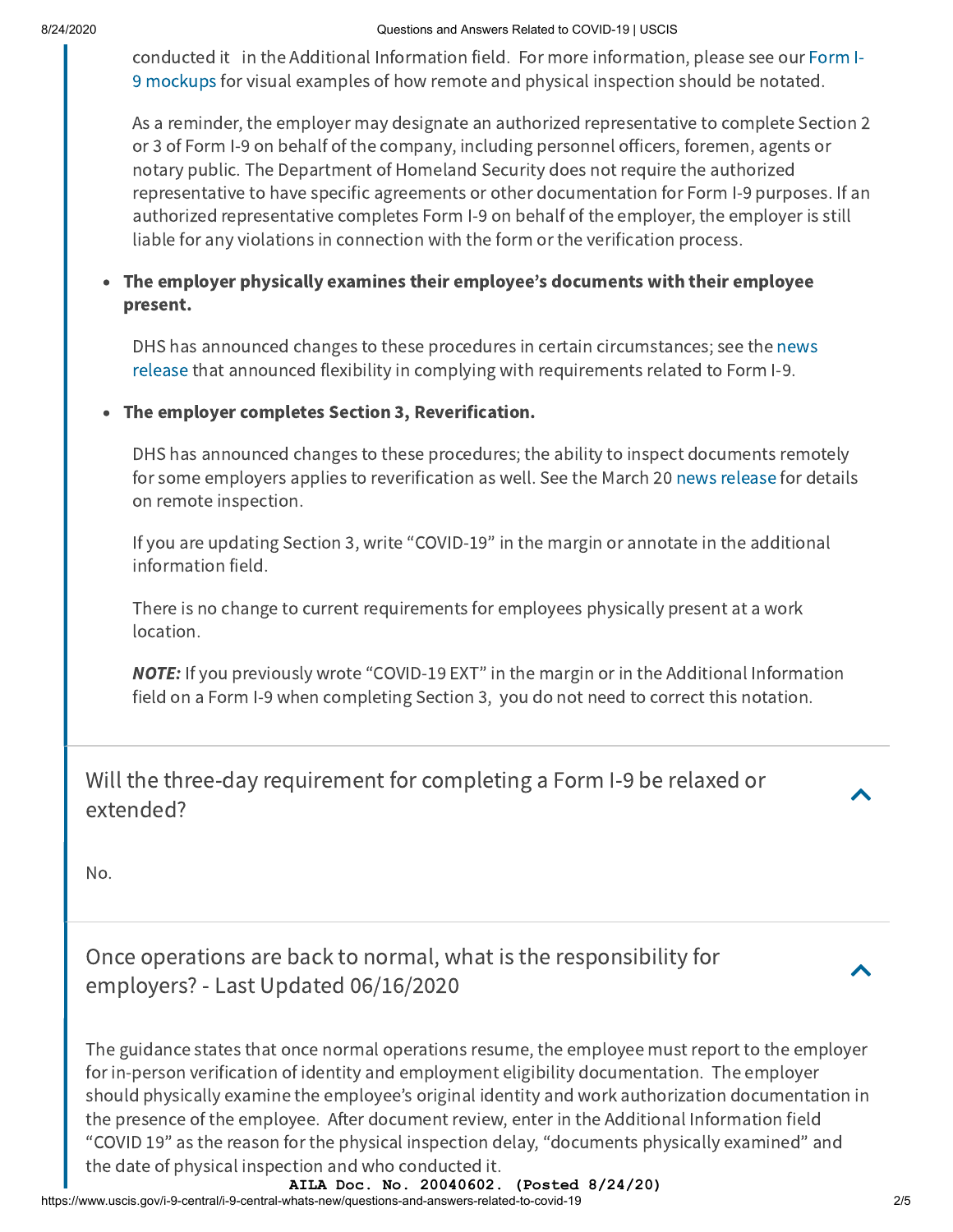Please see our [Form I-9 mockups](https://www.uscis.gov/node/82576/) for visual examples of how remote and physical inspection should be notated.

Many states are extending the expiration date of state IDs and/or driver's licenses. How should the extension be documented in Section 2? - Last Updated 06/16/2020



 $\blacktriangle$ 

 $\blacktriangle$ 

If the employee's state ID or driver's license expired on or after March 1, 2020, and the state has extended the document expiration date due to COVID-19, then it is acceptable as a List B document for Form I-9. Enter the document's expiration date in Section 2 and enter "COVID-19 EXT" in the Additional Information field. Employers may also attach a copy of the state motor vehicle department's webpage or other notice indicating that their documents have been extended.

Employers can confirm that a state has auto-extended the expiration date of its state IDs and driver's licenses by checking the state Motor Vehicle Administration or Department of Motor Vehicle's website.

The DHS March 20 announcement allows for remote inspection of documents and providing a "COVID-19" annotation in the Section 2 "Additional Information" field. How should employers handle this annotation if they use an electronic Form I-9 that does not have this field?

The employer can physically or electronically attach a note to an employee's Form I-9 providing the information that ICE guidance has requested in the Form I-9 "Additional Information" field. Any notation should clearly explain the situation and be signed and dated by the employer.

What if the employee presents a different document at the time of physical inspection? - Updated 06/19/2020

The employer can either:

- Complete Section 2 on a new Form I-9 and attach it to the Form I-9 used for remote inspection; or
- Provide information about the new document in the Additional Information field and write that the employee presented this document at physical inspection.

(As a best practice, DHS recommends option 1.)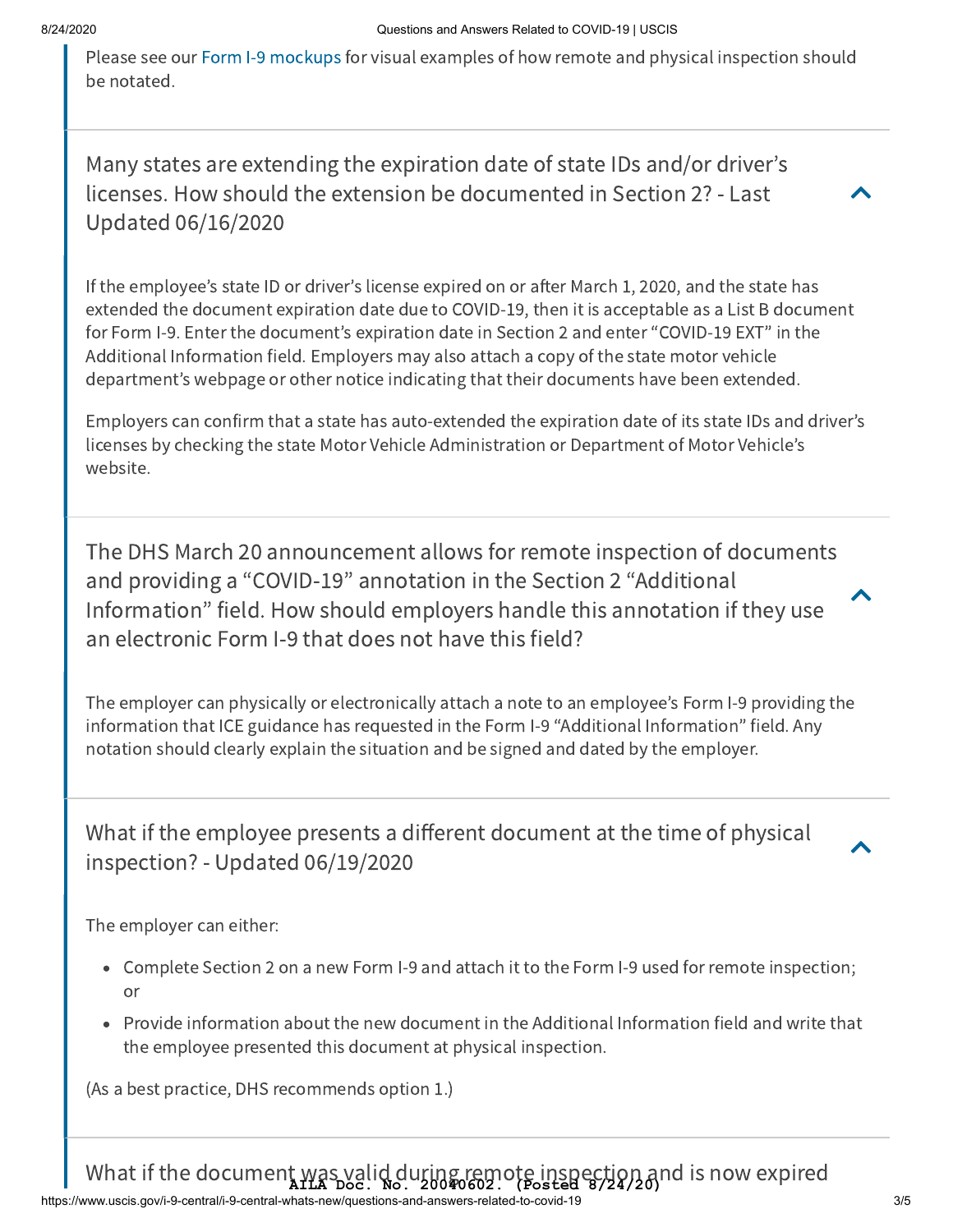

during physical inspection? - Updated 06/19/2020

As long as the employee's document was unexpired at the time of remote inspection, the employer [should not request a new document and can proceed with the physical inspection following DHS](https://www.ice.gov/news/releases/dhs-announces-flexibility-requirements-related-form-i-9-compliance) guidance.

## E-Verify Questions and Answers

Can you clarify how remote inspection works for E-Verify?

On a temporary basis due to COVID-19, employers and workplaces that are operating remotely have the option to inspect Form I-9 documents remotely. Employers who choose the remote inspection option may inspect the Section 2 documents over video link, fax, email, etc. Employers should obtain, remotely inspect, and retain copies of the identity and employment eligibility documents their employees provide, within three business days for purposes of completing Section 2.

After they inspect the employee's documents remotely and determine whether the documents reasonably appear to be genuine and relate to the employee, they should create an E-Verify case for the employee. They should still follow current guidance and create the E-Verify case for their new hire within three business days from the date of hire. Employers must use the hire date from the employee's Form I-9 when creating the E-Verify case. If case creation is delayed due to COVID-19 precautions, select "Other" from the drop-down list and enter "COVID-19" as the specific reason.

In the DHS March 20 announcement, the option for remote inspection only applies to remote workers. What if I have employees working both remotely and reporting in person to work?

The current DHS guidance allows for flexibility only when completing a Form I-9 for a new employee that is only working remotely, but as stated in paragraph 5 of the DHS news release, "...if newly hired employees or existing employees are subject to COVID-19 quarantine or lockdown protocols, DHS will evaluate this on a case-by-case basis."

If an employee presented a receipt from an agency that is now closed due to COVID-19, how should the employer proceed after the 90 days if the document has not been received?

https://www.uscis.gov/i-9-central/i-9-central-whats-new/questions-and-answers-related-to-covid-19 4/5 Although many federal and state agencies are closed to the public, internal operations continue. If available, employees shou**ld use available sustomes** service phone lines of mails to contact customer

 $\blacktriangle$ 

 $\blacktriangle$